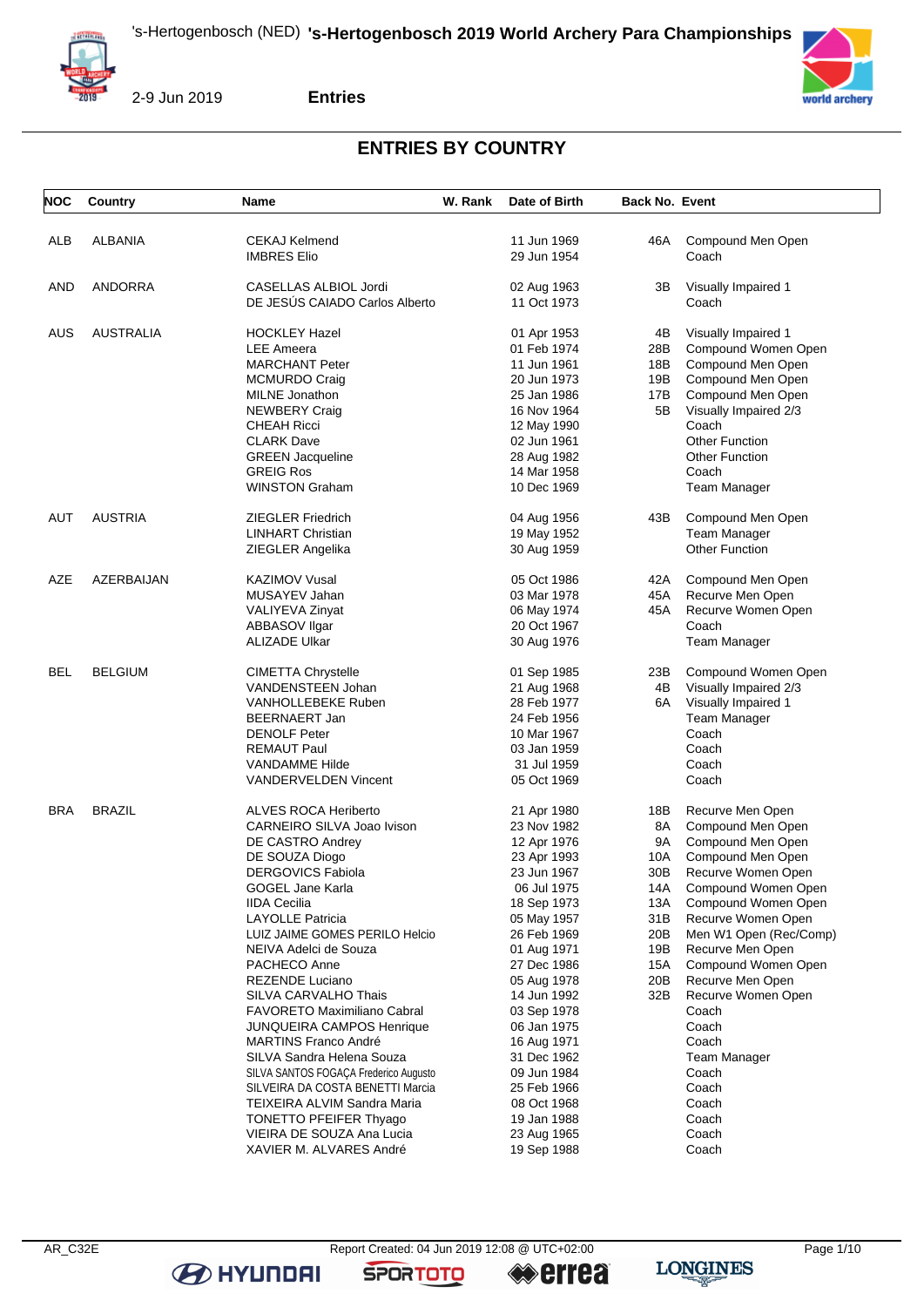



**Entries**

#### **ENTRIES BY COUNTRY**

| NOC        | Country               | Name                                | W. Rank | Date of Birth | <b>Back No. Event</b> |                            |
|------------|-----------------------|-------------------------------------|---------|---------------|-----------------------|----------------------------|
|            |                       |                                     |         |               |                       |                            |
| CAN        | <b>CANADA</b>         | <b>EVANS Kevin</b>                  |         | 28 Sep 1962   | 27A                   | Compound Men Open          |
|            |                       |                                     |         |               |                       |                            |
|            |                       | LEIDAL Rhys                         |         | 20 Jun 2001   | 29A                   | Compound Men Open          |
|            |                       | <b>SMITH Shelby</b>                 |         | 28 Jun 2001   | 16A                   | Compound Women Open        |
|            |                       | <b>TREMBLAY Kyle</b>                |         | 25 Jun 1991   | 28A                   | Compound Men Open          |
|            |                       | VAN NEST Karen                      |         | 29 Sep 1962   | 17A                   | Compound Women Open        |
|            |                       | <b>CRAWFORD Duncan</b>              |         | 10 Dec 1978   |                       | Coach                      |
|            |                       | VAN BERKEL Ryan                     |         | 07 Oct 1985   |                       | Team Manager               |
| CHI        | <b>CHILE</b>          | ZUÑIGA VARELA Mariana               |         | 12 Jul 2002   | 27B                   | Compound Women Open        |
|            |                       | SEPULVEDA Jorge                     |         | 05 Jul 1977   |                       | Coach                      |
|            |                       | VARELA Rosa Maria                   |         | 06 Oct 1967   |                       | Delegation Official        |
|            |                       |                                     |         |               |                       |                            |
| CHN        | PR CHINA              | Al Xinliang                         |         | 19 May 1997   | 9B                    | Compound Men Open          |
|            |                       | <b>CHEN Minyi</b>                   |         | 01 Oct 1990   | 25A                   | Women W1 Open (Rec/Comp)   |
|            |                       | GAO Fangxia                         |         | 07 Mar 1982   | 33A                   | Recurve Women Open         |
|            |                       | GUO Feng                            |         | 20 Oct 1996   | 8B                    | Compound Men Open          |
|            |                       | <b>HAN Guifei</b>                   |         | 15 Dec 1986   | 15A                   | Men W1 Open (Rec/Comp)     |
|            |                       | HE Zihao                            |         | 30 May 1994   | 10B                   | Compound Men Open          |
|            |                       | <b>JIANG Linhuan</b>                |         |               | 26A                   | Women W1 Open (Rec/Comp)   |
|            |                       |                                     |         | 09 Apr 1998   |                       |                            |
|            |                       | LI Hui                              |         | 05 Mar 1989   | 12A                   | Compound Women Open        |
|            |                       | LI Ji                               |         | 21 Apr 1994   | 17A                   | Men W1 Open (Rec/Comp)     |
|            |                       | LIN Dandan                          |         | 29 Oct 1991   | 35A                   | Recurve Women Open         |
|            |                       | <b>LIN Yueshan</b>                  |         | 19 Oct 1988   | 11A                   | Compound Women Open        |
|            |                       | LIU Jing                            |         | 17 Aug 1982   | 27A                   | Women W1 Open (Rec/Comp)   |
|            |                       | QIN Jieneng                         |         | 14 Oct 1984   | 16B                   | Recurve Men Open           |
|            |                       | <b>WANG Sijun</b>                   |         | 15 Aug 1988   | 17B                   | Recurve Men Open           |
|            |                       | <b>WU Chunyan</b>                   |         | 06 Dec 1989   | 34A                   | Recurve Women Open         |
|            |                       | <b>ZHANG Tianxin</b>                |         | 10 Sep 1998   | 16A                   | Men W1 Open (Rec/Comp)     |
|            |                       | <b>ZHAO Lixue</b>                   |         | 07 Nov 1990   | 15B                   | Recurve Men Open           |
|            |                       | ZHOU Jiamin                         |         | 09 Feb 1990   | 10A                   | Compound Women Open        |
|            |                       | CAI Jianbing                        |         | 22 Jul 1972   |                       | Coach                      |
|            |                       | HU Yang                             |         | 26 Dec 1982   |                       | <b>Delegation Official</b> |
|            |                       |                                     |         |               |                       |                            |
|            |                       | LI Yiting                           |         | 11 Sep 1984   |                       | <b>Delegation Official</b> |
|            |                       | <b>MENG Fanai</b>                   |         | 27 Oct 1955   |                       | Coach                      |
|            |                       | <b>SHAO Shufen</b>                  |         | 09 Dec 1957   |                       | Coach                      |
|            |                       | <b>XUE Anjun</b>                    |         | 08 Dec 1968   |                       | Coach                      |
|            |                       | ZHOU Xiaojie                        |         | 17 Jun 1977   |                       | <b>Team Manager</b>        |
| <b>CYP</b> | <b>CYPRUS</b>         | <b>MISOS Christos</b>               |         | 09 May 1978   | 5В                    | Visually Impaired 1        |
|            |                       | <b>ONOUFRIOU Andreas</b>            |         | 02 May 1995   |                       | <b>Team Manager</b>        |
| CZE        | <b>CZECH REPUBLIC</b> | <b>BARTOS Leos</b>                  |         | 15 Oct 1975   | 43A                   | Compound Men Open          |
|            |                       | <b>BRANDTLOVA Tereza</b>            |         | 21 Nov 1985   | 30B                   |                            |
|            |                       |                                     |         |               |                       | Women W1 Open (Rec/Comp)   |
|            |                       | <b>CHALOUPSKY Martin</b>            |         | 27 Feb 1979   | 40B                   | Recurve Men Open           |
|            |                       | <b>DAVIDEK Karel</b>                |         | 28 Sep 1979   | 15B                   | Men W1 Open (Rec/Comp)     |
|            |                       | DRAHONINSKY David                   |         | 18 May 1982   | 16B                   | Men W1 Open (Rec/Comp)     |
|            |                       | <b>KOSTAL Vaclav</b>                |         | 01 Jun 1970   | 39B                   | Recurve Men Open           |
|            |                       | KUNCOVA Lenka                       |         | 21 Jul 1971   | 27A                   | Compound Women Open        |
|            |                       | MUSILOVA Sarka                      |         | 06 Jan 1991   | 29B                   | Women W1 Open (Rec/Comp)   |
|            |                       | SIDKOVA Marketa                     |         | 31 Dec 1986   | 45B                   | Recurve Women Open         |
|            |                       | <b>BRANDOVA Tereza</b>              |         | 15 Jun 1995   |                       | <b>Team Manager</b>        |
|            |                       | <b>ECER Jakub</b>                   |         | 17 Jul 1983   |                       | Coach                      |
|            |                       | FIKAROVA Ludmila                    |         | 19 Jul 1986   |                       | Coach                      |
|            |                       | <b>KRALIK</b> Ivan                  |         | 22 Jan 1964   |                       | Coach                      |
|            |                       | <b>KUBASEK Pavel</b>                |         | 20 Nov 1979   |                       | Coach                      |
|            |                       | MICKO Jozef                         |         | 30 Apr 1992   |                       | Coach                      |
|            |                       | PRECLIK Jaroslav                    |         | 15 Feb 1957   |                       | Coach                      |
|            |                       |                                     |         |               |                       |                            |
| ESP        | <b>SPAIN</b>          | <b>MARIN RODRIGUEZ Jose Manuel</b>  |         | 19 Jul 1971   | 43B                   | Recurve Men Open           |
|            |                       | <b>MARTIN ANAYA Daniel</b>          |         | 16 Mar 1994   | 4A                    | Visually Impaired 1        |
|            |                       | RODRIGUEZ GONZALEZ Guillermo Javier |         | 07 Feb 1960   | 47B                   | Compound Men Open          |
|            |                       | RUBIO Carmen                        |         | 17 Sep 1961   | 21 A                  | Compound Women Open        |
|            |                       | <b>CUESTA COBO Irene</b>            |         | 13 Sep 1983   |                       | Coach                      |
|            |                       | GALLARDO Almudena                   |         | 26 Mar 1979   |                       | <b>Team Manager</b>        |
|            |                       | <b>MORILLO Daniel</b>               |         | 21 Jan 1988   |                       | Coach                      |



AR\_C32E Report Created: 04 Jun 2019 12:08 @ UTC+02:00 Page 2/10

**SPORTOTO** 

**B** HYUNDAI





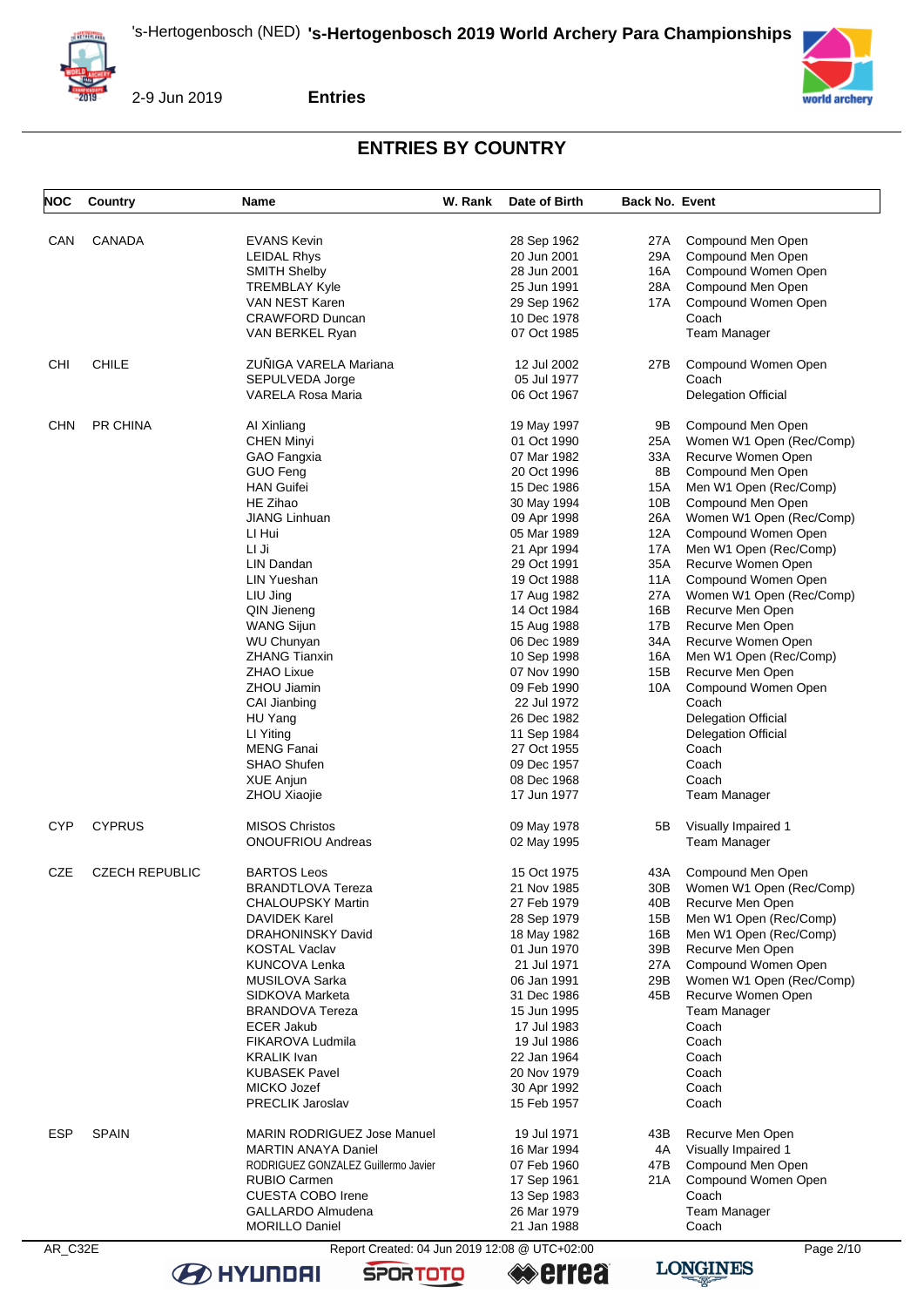



2-9 Jun 2019

**Entries**

# **ENTRIES BY COUNTRY**

| <b>NOC</b> | Country              | <b>Name</b>                 | W. Rank | Date of Birth | <b>Back No. Event</b> |                            |
|------------|----------------------|-----------------------------|---------|---------------|-----------------------|----------------------------|
|            |                      |                             |         |               |                       |                            |
| <b>FIN</b> | <b>FINLAND</b>       | <b>ANTONIOS Jean Pierre</b> |         | 30 Jan 1965   | 19B                   | Men W1 Open (Rec/Comp)     |
|            |                      | <b>FORSBERG Jere</b>        |         | 03 Mar 1994   | 44B                   | Compound Men Open          |
|            |                      | <b>FORSBERG Sami</b>        |         | 12 Dec 1971   |                       | Coach                      |
|            |                      | PIRTTIMAA Jari              |         | 14 Sep 1965   |                       | <b>Team Manager</b>        |
| <b>FRA</b> | <b>FRANCE</b>        | CABREIRA Armando            |         | 22 Oct 1973   | 31 B                  | Recurve Men Open           |
|            |                      | <b>CHUPIN Julie</b>         |         | 08 Nov 1983   | 26B                   | Compound Women Open        |
|            |                      | <b>GUÉRIN Maxime</b>        |         | 27 Jan 1995   | 30B                   | Recurve Men Open           |
|            |                      | <b>LELOU Daniel</b>         |         | 02 Oct 1962   | 39B                   | Compound Men Open          |
|            |                      | <b>PEREIRA Eric</b>         |         | 16 Sep 1960   | 38B                   | Compound Men Open          |
|            |                      | <b>TOUCOULLET Guillaume</b> |         | 29 Oct 1984   | 32B                   | Recurve Men Open           |
|            |                      | <b>BOUILLOT Amandine</b>    |         | 14 Mar 1984   |                       | Coach                      |
|            |                      | <b>COTRY Ludovic</b>        |         | 07 Nov 1974   |                       | Coach                      |
|            |                      | <b>HYBOIS Vincent</b>       |         | 03 Feb 1967   |                       | <b>Team Manager</b>        |
|            |                      | <b>TOGGWILER Hervé</b>      |         | 06 Feb 1955   |                       | <b>Medical Person</b>      |
|            |                      |                             |         |               |                       |                            |
| <b>GBR</b> | <b>GREAT BRITAIN</b> | <b>BROWNE Paul</b>          |         | 11 Apr 1961   | 41 B                  | Recurve Men Open           |
|            |                      | CAVANAGH John               |         | 21 Jul 1956   | 18B                   | Men W1 Open (Rec/Comp)     |
|            |                      | <b>CHAISTY Hazel</b>        |         | 31 Aug 1972   | 41 A                  | Recurve Women Open         |
|            |                      | <b>GRINHAM Jodie</b>        |         | 26 Jul 1993   | 4B                    | Compound Women Open        |
|            |                      | <b>HARRIS Jamie</b>         |         | 11 Nov 1998   | 25B                   | Compound Men Open          |
|            |                      | <b>KINGSTONE Victoria</b>   |         | 07 Aug 1981   | 25B                   | Women W1 Open (Rec/Comp)   |
|            |                      | MACQUEEN Nathan             |         | 24 Jun 1991   | 24B                   | Compound Men Open          |
|            |                      | NADARAJAH Tania             |         | 26 Aug 1980   | 42A                   | Recurve Women Open         |
|            |                      | NICHOLL Richard John        |         | 13 Sep 1971   | 3A                    | Visually Impaired 1        |
|            |                      | PHILLIPS David              |         | 22 Apr 1966   | 42B                   | Recurve Men Open           |
|            |                      | <b>PINE Phoebe</b>          |         | 03 Dec 1997   | 6B                    | Compound Women Open        |
|            |                      | <b>PROWSE Steve</b>         |         | 30 Aug 1958   | ЗΑ                    | Visually Impaired 2/3      |
|            |                      | <b>RODGERS Stuart</b>       |         | 23 Apr 1965   | 2A                    | Visually Impaired 1        |
|            |                      | <b>RUMARY Victoria</b>      |         | 28 Apr 1988   | 26B                   | Women W1 Open (Rec/Comp)   |
|            |                      | <b>SAYCH Martin</b>         |         | 17 Nov 1976   | 17B                   | Men W1 Open (Rec/Comp)     |
|            |                      | <b>STRETTON Jessica</b>     |         | 23 Mar 2000   | 5B                    | Compound Women Open        |
|            |                      |                             |         |               |                       |                            |
|            |                      | STUBBS John                 |         | 12 Jul 1965   | 23B                   | Compound Men Open          |
|            |                      | <b>THOMAS Nicholas</b>      |         | 10 May 1978   | 4A                    | Visually Impaired 2/3      |
|            |                      | <b>TRANTER Phillip</b>      |         | 13 Sep 1958   | 2A                    | Visually Impaired 2/3      |
|            |                      | <b>BINGHAM Rikki</b>        |         | 07 Feb 1983   |                       | Coach                      |
|            |                      | <b>BURGESS Charlotte</b>    |         | 25 Jan 1987   |                       | Coach                      |
|            |                      | <b>CARR Kieran</b>          |         | 25 Feb 1988   |                       | Coach                      |
|            |                      | <b>COLLINS Richard</b>      |         | 09 Jan 1986   |                       | <b>Medical Person</b>      |
|            |                      | <b>DUGGAN Tom</b>           |         | 29 Aug 1981   |                       | <b>Team Manager</b>        |
|            |                      | <b>EDDY Kate</b>            |         | 29 Jun 1979   |                       | Coach                      |
|            |                      | <b>EVERTON Beverley</b>     |         | 21 May 1968   |                       | <b>Medical Person</b>      |
|            |                      | <b>GALES Andrea</b>         |         | 23 Dec 1972   |                       | Coach                      |
|            |                      | <b>HUTTON Tom</b>           |         | 01 Jan 1980   |                       | Coach                      |
|            |                      | <b>MACFADYEN Chris</b>      |         | 07 Feb 1974   |                       | <b>Team Manager</b>        |
|            |                      | <b>MACFADYEN Marc</b>       |         | 15 May 1995   |                       | Coach                      |
|            |                      | <b>MARPLES Marina</b>       |         | 03 May 1958   |                       | Coach                      |
|            |                      | <b>MCGOVERN Matt</b>        |         | 04 May 1981   |                       | <b>Medical Person</b>      |
|            |                      | <b>PROWSE Lesley</b>        |         | 04 Jan 1961   |                       | Coach                      |
|            |                      | <b>SMITH Rick</b>           |         | 29 Jun 1946   |                       | Coach                      |
|            |                      | <b>TILLOTSON David</b>      |         | 13 Dec 1959   |                       | <b>Delegation Official</b> |
| GER        | <b>GERMANY</b>       | <b>GRANITZA Karina</b>      |         | 16 Sep 1985   | 13B                   | Compound Women Open        |
|            |                      | <b>HAHN Selina</b>          |         | 02 Mar 1999   | 14B I                 | Compound Women Open        |
|            |                      | <b>HERTER Uwe</b>           |         | 19 Jul 1961   | 21 A                  | Men W1 Open (Rec/Comp)     |
|            |                      | SZARSZEWSKI Maik            |         | 14 May 1972   | 48A                   | Recurve Men Open           |
|            |                      | <b>GRONDZIEL Alfred</b>     |         | 26 Nov 1940   |                       | <b>Other Function</b>      |
|            |                      |                             |         |               |                       |                            |
|            |                      | <b>HAARHOFF Marco</b>       |         | 09 May 1975   |                       | <b>Other Function</b>      |
|            |                      | <b>MENDE Harry</b>          |         | 12 Feb 1956   |                       | Coach                      |
|            |                      | <b>NAGEL Mathias</b>        |         | 01 Feb 1959   |                       | Coach                      |
|            |                      | <b>TRILLER Alexander</b>    |         | 11 Mar 1981   |                       | <b>Other Function</b>      |
| GRE        | <b>GREECE</b>        | POIMENIDOU Dorothea         |         | 08 Mar 1995   | 44A                   | Recurve Women Open         |
|            |                      | NASOULAS Alexandros         |         | 28 Jan 1967   |                       | <b>Team Manager</b>        |
|            |                      |                             |         |               |                       |                            |

**B** HYUNDAI

AR\_C32E Report Created: 04 Jun 2019 12:08 @ UTC+02:00 Page 3/10

**SPORTOTO** 



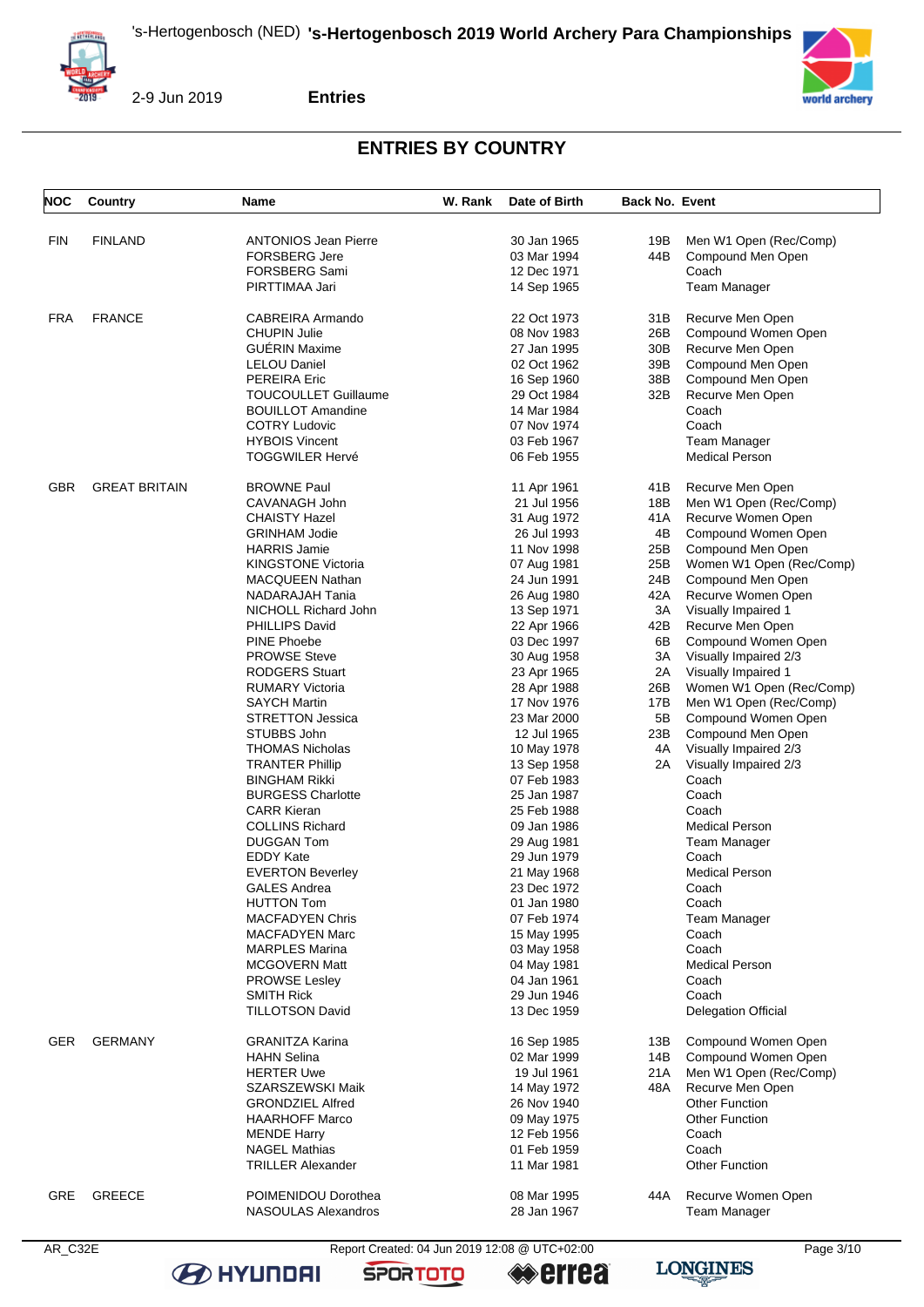



2-9 Jun 2019

**Entries**

# **ENTRIES BY COUNTRY**

| <b>NOC</b> | Country        | <b>Name</b>                    | W. Rank | Date of Birth | <b>Back No. Event</b> |                            |
|------------|----------------|--------------------------------|---------|---------------|-----------------------|----------------------------|
| <b>HKG</b> | <b>HKG</b>     | CHOI Yuen Lung                 |         | 03 Feb 1977   | 25A                   | Compound Women Open        |
|            |                | CHOW Chi Yuen                  |         | 23 Dec 1972   | 42A                   | Recurve Men Open           |
|            |                | NGAI Ka Chuen                  |         | 17 Mar 1972   | 46B                   | Compound Men Open          |
|            |                | LEE Kar Wai Calvin             |         | 03 Apr 1983   |                       | Coach                      |
|            |                | MA Choi Chong Patrick          |         | 15 Apr 1957   |                       | Coach                      |
|            |                |                                |         |               |                       |                            |
| <b>HUN</b> | <b>HUNGARY</b> | GÁSPÁR Tamás                   |         | 22 Nov 1978   | 23B                   | Men W1 Open (Rec/Comp)     |
|            |                | <b>CRITCHLOW SMITH Gary</b>    |         | 09 Jun 1946   |                       | Coach                      |
| IND        | <b>INDIA</b>   | <b>ANKIT</b>                   |         | 23 Jul 1995   | 31 B                  | Compound Men Open          |
|            |                | <b>ANSARI Adil</b>             |         | 11 Mar 1981   | 20A                   | Men W1 Open (Rec/Comp)     |
|            |                | <b>BALIYAN Jyoti</b>           |         | 15 Apr 1994   | 18A                   | Compound Women Open        |
|            |                | <b>GAIKWAD Mitali shrikant</b> |         | 29 Oct 1994   | 19A                   | Compound Women Open        |
|            |                | <b>KUMAR Rakesh</b>            |         | 13 Jan 1985   | 30B                   | Compound Men Open          |
|            |                | POOJA Pooja                    |         | 30 Jun 1997   | 46B                   | Recurve Women Open         |
|            |                | SAHIL                          |         | 10 Jan 2001   | 28A                   | Recurve Men Open           |
|            |                | SINGH Harvinder                |         | 25 Feb 1991   | 27A                   | Recurve Men Open           |
|            |                | SWAMI Shyam Sundar             |         | 31 Dec 1996   | 29B                   | Compound Men Open          |
|            |                | VIVEK Chikara                  |         | 12 Jan 1990   | 29A                   | Recurve Men Open           |
|            |                | ANSARI Majeda                  |         | 01 Jun 1978   |                       | <b>Other Function</b>      |
|            |                | <b>BAKLIWAL Prathamesh</b>     |         | 12 Apr 1999   |                       | <b>Other Function</b>      |
|            |                | <b>CHAMLE Ranjeet</b>          |         | 05 May 1981   |                       | Coach                      |
|            |                | KUMAR Ajay                     |         | 20 Dec 1992   |                       | <b>Other Function</b>      |
|            |                | <b>KUMAR Kuldeep</b>           |         | 01 Sep 1984   |                       | Coach                      |
|            |                | <b>KUMAR Naresh</b>            |         | 01 Nov 1981   |                       | <b>Other Function</b>      |
|            |                | SINGH Udham                    |         | 05 Jan 1990   |                       | Coach                      |
|            |                | <b>VINEET KUMAR</b>            |         | 23 Jul 1968   |                       | <b>Team Manager</b>        |
|            |                |                                |         |               |                       |                            |
| <b>IRI</b> | <b>IR IRAN</b> | <b>BIABANI Ramezan</b>         |         | 25 Jun 1979   | 14B                   | Compound Men Open          |
|            |                | <b>JALALIPOUR Pouriya</b>      |         | 14 Dec 1988   | 35B                   | Recurve Men Open           |
|            |                | <b>KAKOOSH Majid</b>           |         | 10 Apr 1972   | 18A                   | Men W1 Open (Rec/Comp)     |
|            |                | MANSHAEZADEH Alisina           |         | 08 Sep 1988   | 15B                   | Compound Men Open          |
|            |                | NEMATI Zahra                   |         | 30 Apr 1985   | 44B                   | Recurve Women Open         |
|            |                | <b>NORI Hadi</b>               |         | 10 Apr 1988   | 16B                   | Compound Men Open          |
|            |                | RAHIMI Gholamreza              |         | 23 Jul 1978   | 34B                   | Recurve Men Open           |
|            |                | SHIR MOHAMMADI Razieh          |         | 23 Aug 1977   | 20A                   | Compound Women Open        |
|            |                | ZANDI Mohammadreza             |         | 15 Feb 1984   | 19A                   | Men W1 Open (Rec/Comp)     |
|            |                | ZAREEINEJAD Asghar             |         | 22 Jan 1982   | 33B                   | Recurve Men Open           |
|            |                | <b>EBADI</b> Jebraeil          |         | 11 Aug 1976   |                       | Coach                      |
|            |                | <b>KEHTARI Majid</b>           |         | 11 Feb 1965   |                       | Coach                      |
|            |                | MOHAMMADZADEH Mahsa            |         | 19 Sep 1985   |                       | <b>Delegation Official</b> |
|            |                | NAJARI Omid                    |         | 17 Mar 1975   |                       | <b>Team Manager</b>        |
|            |                | ROZBAHANI Khadije              |         | 23 Aug 1969   |                       | <b>Delegation Official</b> |
|            |                | SAKHAEI FAR Leila              |         | 14 Dec 1988   |                       | Coach                      |
| IRL        | <b>IRELAND</b> | <b>LEONARD Kerrie-Louise</b>   |         | 18 Dec 1990   | 20 <sub>B</sub>       | Compound Women Open        |
|            |                | <b>DUNNE Ciara</b>             |         | 17 Oct 1987   |                       | <b>Team Manager</b>        |
|            |                |                                |         |               |                       |                            |
| <b>ISL</b> | <b>ICELAND</b> | <b>HALLDORSSON Thorsteinn</b>  |         | 10 Mar 1970   | 42B                   | Compound Men Open          |
|            |                | EINARSSON Ingi Thor            |         | 24 Aug 1968   |                       | Team Manager               |

**B** HYUNDAI

**SPORTOTO** 

**errea** 

**LONGINES**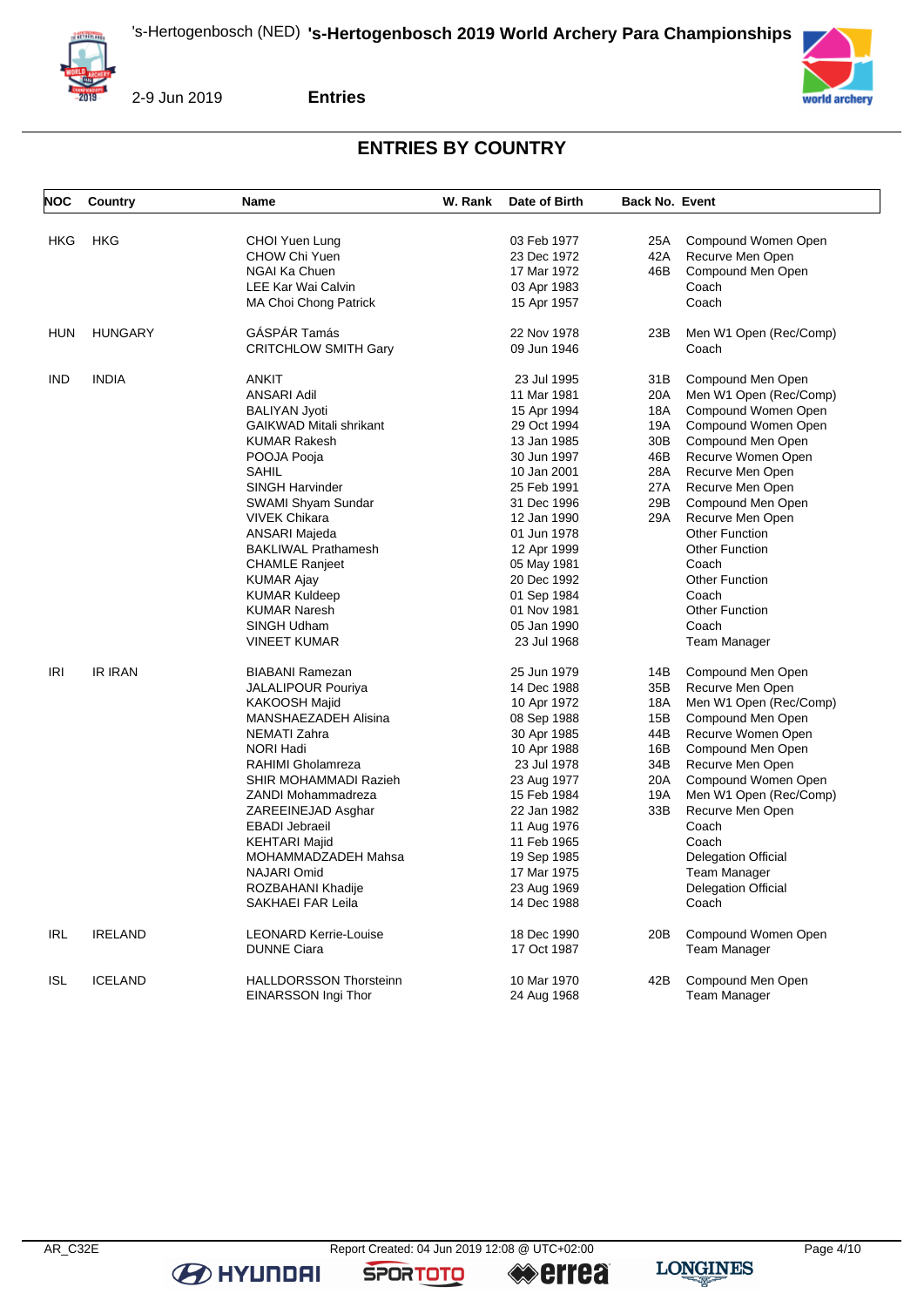



2-9 Jun 2019

**Entries**

## **ENTRIES BY COUNTRY**

| <b>NOC</b> | Country      | Name                         | W. Rank | Date of Birth | <b>Back No. Event</b> |                          |
|------------|--------------|------------------------------|---------|---------------|-----------------------|--------------------------|
|            |              |                              |         |               |                       |                          |
| ITA        | <b>ITALY</b> | <b>AIROLDI Roberto</b>       |         | 19 Jan 1976   | 25A                   | Recurve Men Open         |
|            |              | <b>BONACINA Matteo</b>       |         | 03 Aug 1984   | 16A                   | Compound Men Open        |
|            |              | CANCELLI Giampaolo           |         | 17 Jan 1968   | 15A                   | Compound Men Open        |
|            |              | <b>CASSIANI Daniele</b>      |         | 20 Jul 1986   | 10A                   | Men W1 Open (Rec/Comp)   |
|            |              | <b>DEMETRICO Salvatore</b>   |         | 26 Jun 1983   | 9A                    | Men W1 Open (Rec/Comp)   |
|            |              | <b>FERRANDI Gabriele</b>     |         |               | 11A                   |                          |
|            |              |                              |         | 03 Feb 1983   |                       | Men W1 Open (Rec/Comp)   |
|            |              | <b>FLORENO Veronica</b>      |         | 29 May 1981   | 30A                   | Recurve Women Open       |
|            |              | <b>GENOVESE Giulio</b>       |         | 13 Apr 1990   | 24A                   | Recurve Men Open         |
|            |              | <b>MIJNO Elisabetta</b>      |         | 10 Jan 1986   | 31 A                  | Recurve Women Open       |
|            |              | PANARIELLO Matteo            |         | 19 Mar 1988   | 5A                    | Visually Impaired 1      |
|            |              | PELLIZZARI Asia              |         | 20 Oct 2001   | 31 A                  | Women W1 Open (Rec/Comp) |
|            |              | <b>PESCI Giulia</b>          |         | 19 Jan 1987   | 6A                    | Compound Women Open      |
|            |              | ROSADA Annalisa              |         | 27 Jun 1975   | 32A                   | Recurve Women Open       |
|            |              | <b>SARTI Eleonora</b>        |         | 10 Mar 1986   | 4A                    | Compound Women Open      |
|            |              | SIMONELLI Alberto            |         | 18 Jun 1967   | 17A                   | Compound Men Open        |
|            |              | TRAVISANI Stefano            |         | 16 Sep 1985   | 26A                   | Recurve Men Open         |
|            |              | VACCARO Giovanni Maria       |         | 09 Dec 1963   | 3В                    | Visually Impaired 2/3    |
|            |              |                              |         |               |                       |                          |
|            |              | VIRGILIO Maria Andrea        |         | 17 Nov 1996   | 5A                    | Compound Women Open      |
|            |              | <b>BARBI Chiara</b>          |         | 28 Nov 1980   |                       | <b>Medical Person</b>    |
|            |              | <b>BONAS Gianni</b>          |         | 13 Feb 1951   |                       | <b>Medical Person</b>    |
|            |              | DEL NISTA Paolo              |         | 25 Mar 1948   |                       | <b>Other Function</b>    |
|            |              | FUCHSOVA Fabio               |         | 01 Jul 1986   |                       | Coach                    |
|            |              | FUCHSOVA Guglielmo           |         | 19 Jun 1961   |                       | Coach                    |
|            |              | <b>MAZZI Stefano</b>         |         | 15 Sep 1966   |                       | Coach                    |
|            |              | <b>MENEGHEL Gabriele</b>     |         | 21 Jun 1984   |                       | Coach                    |
|            |              | PELLIZZARI Giovanni          |         | 06 Apr 1970   |                       | <b>Other Function</b>    |
|            |              | <b>TOSCO Antonio</b>         |         | 12 Jun 1968   |                       | Coach                    |
|            |              |                              |         |               |                       |                          |
| <b>JPN</b> | <b>JAPAN</b> | AJIMA Yutaka                 |         | 30 Jul 1967   | 22A                   | Compound Men Open        |
|            |              | <b>HASEGAWA Takahiro</b>     |         | 27 Jun 1989   | 37A                   | Recurve Men Open         |
|            |              | HIRASAWA Nako                |         | 01 Aug 1972   | 15B                   | Compound Women Open      |
|            |              | MIYAMOTO Leon                |         | 14 Nov 1983   | 21 A                  | Compound Men Open        |
|            |              | NAGANO Miho                  |         | 05 Sep 1978   | 16B                   | Compound Women Open      |
|            |              |                              |         |               | 22B                   |                          |
|            |              | NAKA Yoshitsugu              |         | 13 Jul 1960   |                       | Men W1 Open (Rec/Comp)   |
|            |              | NAKANISHI Aya                |         | 19 Aug 1985   | 37B                   | Recurve Women Open       |
|            |              | OKAZAKI Aiko                 |         | 10 Jan 1986   | 27B                   | Women W1 Open (Rec/Comp) |
|            |              | ONODERA Kimimasa             |         | 22 Jul 1983   | 38A                   | Recurve Men Open         |
|            |              | OTSUKA Tadatsugu             |         | 22 Mar 1968   | 23A                   | Compound Men Open        |
|            |              | SHIGESADA Chika              |         | 22 Nov 1982   | 36B                   | Recurve Women Open       |
|            |              | SHINOHARA Aya                |         | 02 Dec 1982   | 28A                   | Compound Women Open      |
|            |              | <b>UEYAMA Tomohiro</b>       |         | 28 Aug 1987   | 36A                   | Recurve Men Open         |
|            |              | IBA Momoha                   |         | 11 Jun 1996   |                       | Coach                    |
|            |              | <b>ISHIKAWA Mai</b>          |         | 04 Jul 1984   |                       | Coach                    |
|            |              | <b>KAMON Masayuki</b>        |         | 07 Jul 1978   |                       | Coach                    |
|            |              | NAKA Naomi                   |         | 11 Nov 1967   |                       | Coach                    |
|            |              |                              |         |               |                       |                          |
|            |              | OKAWARA Hiroki               |         | 13 Jul 1972   |                       | <b>Team Manager</b>      |
|            |              | OKAZAKI Atsuko               |         | 25 Jul 1958   |                       | Coach                    |
|            |              | SHIBAHARA Kentaro            |         | 28 Mar 1987   |                       | Coach                    |
|            |              | SHIMADA Takayuki             |         | 15 Nov 1987   |                       | Coach                    |
|            |              | <b>SUETAKE Hiroki</b>        |         | 20 Jun 1990   |                       | Coach                    |
|            |              | TAKEUCHI Nobutomo            |         | 22 Oct 1952   |                       | Coach                    |
|            |              | YOSHIDA Satomi               |         | 19 Aug 1966   |                       | Coach                    |
|            |              |                              |         |               |                       |                          |
| <b>KAZ</b> | KAZAKHSTAN   | AIKYNBAYEV Abdygani          |         | 26 May 1972   | 18A                   | Compound Men Open        |
|            |              | MEDVEDEV Alexandr            |         | 23 Aug 1972   | 20A                   | Compound Men Open        |
|            |              | <b>MENGELBEKOV Sarsenbek</b> |         | 25 Jun 1974   | 19A                   | Compound Men Open        |
|            |              | RYABOV Alexandr              |         | 23 Jul 2000   | 15A                   | Recurve Men Open         |
|            |              | <b>SARKULOV Kairat</b>       |         | 24 Oct 1969   | 16A                   | Recurve Men Open         |
|            |              |                              |         |               |                       |                          |
|            |              | YESKARAYEV Aibek             |         | 08 Mar 1967   | 17A                   | Recurve Men Open         |
|            |              | <b>BEISEMBAYEV Aibek</b>     |         | 22 Nov 1988   |                       | Coach                    |
|            |              | <b>BUZAUOV Zhumat</b>        |         | 17 May 1972   |                       | Coach                    |
|            |              | PAK Tatyana                  |         | 02 Oct 1966   |                       | Coach                    |
|            |              | YBRAYEV Nur                  |         | 23 May 1994   |                       | Coach                    |
|            |              |                              |         |               |                       |                          |

**B** HYUNDAI

AR\_C32E Report Created: 04 Jun 2019 12:08 @ UTC+02:00 Page 5/10

**SPORTOTO** 

**«errea** 

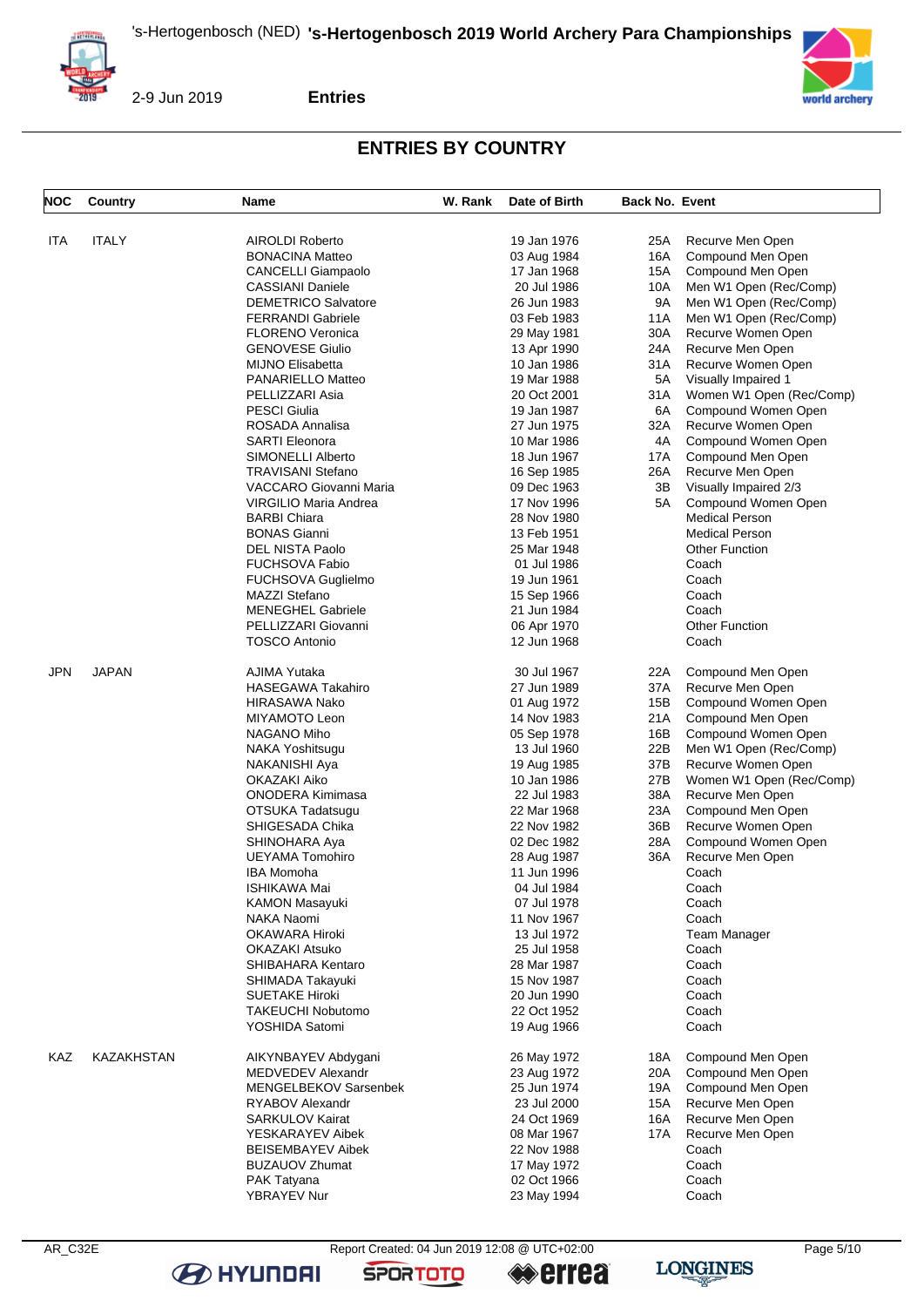



**Entries**

# **ENTRIES BY COUNTRY**

| NOC        | Country         | Name                                          | W. Rank | Date of Birth      | <b>Back No. Event</b> |                            |
|------------|-----------------|-----------------------------------------------|---------|--------------------|-----------------------|----------------------------|
|            |                 |                                               |         |                    |                       |                            |
| <b>KOR</b> | <b>KOREA</b>    | CHOI Na Mi                                    |         | 20 Sep 1966        | 10B                   | Compound Women Open        |
|            |                 | GO Sung Kil                                   |         | 07 Feb 1972        | 21B                   | Compound Men Open          |
|            |                 | JANG Dae Sung                                 |         | 02 Feb 1978        | 9Β                    | Men W1 Open (Rec/Comp)     |
|            |                 | JEONG Jin Young                               |         | 01 Nov 1968        | 11B                   | Compound Women Open        |
|            |                 | JO Jang Moon                                  |         | 17 Dec 1966        | 40A                   | Recurve Women Open         |
|            |                 | KIM Mi Soon                                   |         | 15 Mar 1970        | 12B                   | Compound Women Open        |
|            |                 | KIM Min Su                                    |         | 27 Apr 1999        | 37B                   | Recurve Men Open           |
|            |                 | KIM Ok Geum                                   |         | 09 Mar 1960        | 32A                   | Women W1 Open (Rec/Comp)   |
|            |                 |                                               |         |                    |                       |                            |
|            |                 | <b>KIM Ran Sook</b>                           |         | 30 Jun 1967        | 39A                   | Recurve Women Open         |
|            |                 | KOO Dong Sub                                  |         | 05 Jul 1981        | 11B                   | Men W1 Open (Rec/Comp)     |
|            |                 | KWEON Hyun Ju                                 |         | 28 Jan 1969        | 20B                   | Compound Men Open          |
|            |                 | LEE Ouk Soo                                   |         | 14 Nov 1965        | 22B                   | Compound Men Open          |
|            |                 | NA Giyeon                                     |         | 13 Dec 1975        | 38B                   | Recurve Men Open           |
|            |                 | PARK Hong Jo                                  |         | 22 Aug 1983        | 10B                   | Men W1 Open (Rec/Comp)     |
|            |                 | PARK Jun Beom                                 |         | 23 Apr 1991        | 36B                   | Recurve Men Open           |
|            |                 | KIM Jongmyeong                                |         | 21 Nov 1994        |                       | Coach                      |
|            |                 |                                               |         |                    |                       |                            |
|            |                 | KIM Taehyeong                                 |         | 25 Jan 1985        |                       | Coach                      |
|            |                 | LEE Hyunwoo                                   |         | 09 Jan 1968        |                       | Coach                      |
|            |                 | LEE Kwon Jae                                  |         | 28 Oct 1985        |                       | Coach                      |
|            |                 | MOON Hyun Kyu                                 |         | 08 Apr 1983        |                       | <b>Other Function</b>      |
|            |                 | YOU In Sik                                    |         | 21 Nov 1962        |                       | <b>Team Manager</b>        |
|            |                 |                                               |         |                    |                       |                            |
| LAT        | LATVIA          | <b>JONASTS Gints</b>                          |         | 09 Apr 1972        | 41 B                  | Compound Men Open          |
|            |                 | <b>JONASTS Gints</b>                          |         | 09 Apr 1972        | 45B                   | Recurve Men Open           |
|            |                 | <b>MELLE</b> leva                             |         | 01 Apr 1985        | 47 A                  | Recurve Women Open         |
|            |                 | <b>LAPSINA Elina</b>                          |         | 26 Feb 1984        |                       |                            |
|            |                 |                                               |         |                    |                       | Team Manager               |
|            |                 | SIGAUSKAS Vladas                              |         | 07 Aug 1967        |                       | Coach                      |
|            |                 |                                               |         |                    |                       |                            |
| LTU        | LITHUANIA       | BARANAUSKAS Rolandas                          |         | 19 Mar 1971        | 45A                   | Compound Men Open          |
|            |                 | <b>TIMINSKIENE Inga</b>                       |         | 29 Oct 1988        |                       | Coach                      |
|            |                 |                                               |         |                    |                       |                            |
| MAS        | <b>MALAYSIA</b> | ABDUL WAHAB Noor Sa Adah                      |         | 11 Nov 1977        | 21B                   | Compound Women Open        |
|            |                 | <b>CHARLIE Jikulis</b>                        |         | 12 Jan 1992        | 40A                   | Recurve Men Open           |
|            |                 | <b>JAMALUDDIN Ahmad Jaffri</b>                |         | 25 Feb 1985        | 39A                   | Recurve Men Open           |
|            |                 | <b>JULIN Wiro</b>                             |         | 19 May 1994        | 33A                   | Compound Men Open          |
|            |                 | <b>KOMORAN Morogen</b>                        |         | 21 Jun 1972        | 34A                   | Compound Men Open          |
|            |                 | KUEH Jennyla                                  |         | 10 Feb 1989        | 43B                   | Recurve Women Open         |
|            |                 | <b>RAHIMIN Ramdi</b>                          |         | 21 Jan 1987        | 35A                   | Compound Men Open          |
|            |                 | <b>SELVATHAMBY Suresh</b>                     |         | 24 Aug 1993        | 41 A                  | Recurve Men Open           |
|            |                 |                                               |         |                    |                       |                            |
|            |                 | <b>ASHAH Mohd Kaharuddin</b>                  |         | 18 Jul 1986        |                       | Team Manager               |
|            |                 | JUHAT Muhammad Farkhan                        |         | 04 Nov 1993        |                       | <b>Medical Person</b>      |
|            |                 | <b>LEONG Paul</b>                             |         | 30 Nov 1999        |                       | Coach                      |
|            |                 | SULAIMAN Syafiq Izzuddin                      |         | 01 Jul 1993        |                       | <b>Other Function</b>      |
|            |                 | TAN Peng Loon                                 |         | 13 Apr 1961        |                       | Coach                      |
|            |                 | ZAKARIA Marzuki                               |         | 10 Nov 1973        |                       | Coach                      |
|            |                 |                                               |         |                    |                       |                            |
| MEX        | <b>MEXICO</b>   | <b>ECHEVERRIA Omar</b>                        |         | 26 Apr 1981        | 38A                   | Compound Men Open          |
|            |                 | <b>MOLINA Efren</b>                           |         | 06 Jan 1982        | 47A                   | Recurve Men Open           |
|            |                 | <b>MONTIEL Liliana</b>                        |         | 02 Jan 1975        | 26A                   | Compound Women Open        |
|            |                 | RODRIGUEZ BANDA Gerardo Olegario              |         | 02 Oct 1984        | 39A                   | Compound Men Open          |
|            |                 | AVITIA HERNANDEZ Santiago                     |         | 09 Feb 1965        |                       | <b>Delegation Official</b> |
|            |                 |                                               |         |                    |                       |                            |
|            |                 | LOZA TENORIO Sandra Fabiola                   |         | 04 Jul 1983        |                       | Coach                      |
|            |                 | <b>MARTELL Hilda</b>                          |         | 10 Jul 1992        |                       | Coach                      |
|            |                 | <b>TORRES Hilda</b>                           |         | 01 Jan 1989        |                       | Coach                      |
|            |                 | ZAMORA Alejandrina                            |         | 29 Jan 1966        |                       | <b>Other Function</b>      |
|            |                 |                                               |         |                    |                       |                            |
| MGL        | <b>MONGOLIA</b> | AMARBAYASGALAN Ankhbayar                      |         | 29 Oct 1982        | 34A                   | Recurve Men Open           |
|            |                 | AZBILEG Amarbayasgalan                        |         | 01 Dec 2000        | 35A                   | Recurve Men Open           |
|            |                 | BUYANJARGAL Oyun-Erdene                       |         | 02 Aug 1984        | 47B                   | Recurve Women Open         |
|            |                 | NAMJILMAA Munkhbaatar                         |         | 07 Sep 1991        | 33A                   | Recurve Men Open           |
|            |                 | <b>BAATARJAV Zolboo</b>                       |         | 23 Feb 1984        |                       | Coach                      |
|            |                 | DAMBADONDOG Baatarjav                         |         | 02 Jun 1961        |                       | Coach                      |
|            |                 | TSEDEN-ISH Tumursukh                          |         | 26 Jan 1971        |                       | <b>Delegation Official</b> |
|            |                 |                                               |         |                    |                       |                            |
| <b>NED</b> | NETHERLANDS     | <b>KLAASSEN Roy</b>                           |         | 12 Apr 1984        | 47 A                  | Compound Men Open          |
| AR_C32E    |                 | Report Created: 04 Jun 2019 12:08 @ UTC+02:00 |         |                    |                       | Page 6/10                  |
|            |                 |                                               |         |                    |                       | <b>LONGINES</b>            |
|            |                 | <b>O HYUNDAI</b><br><b>SPORTOTO</b>           |         | <del>≪</del> errea |                       |                            |

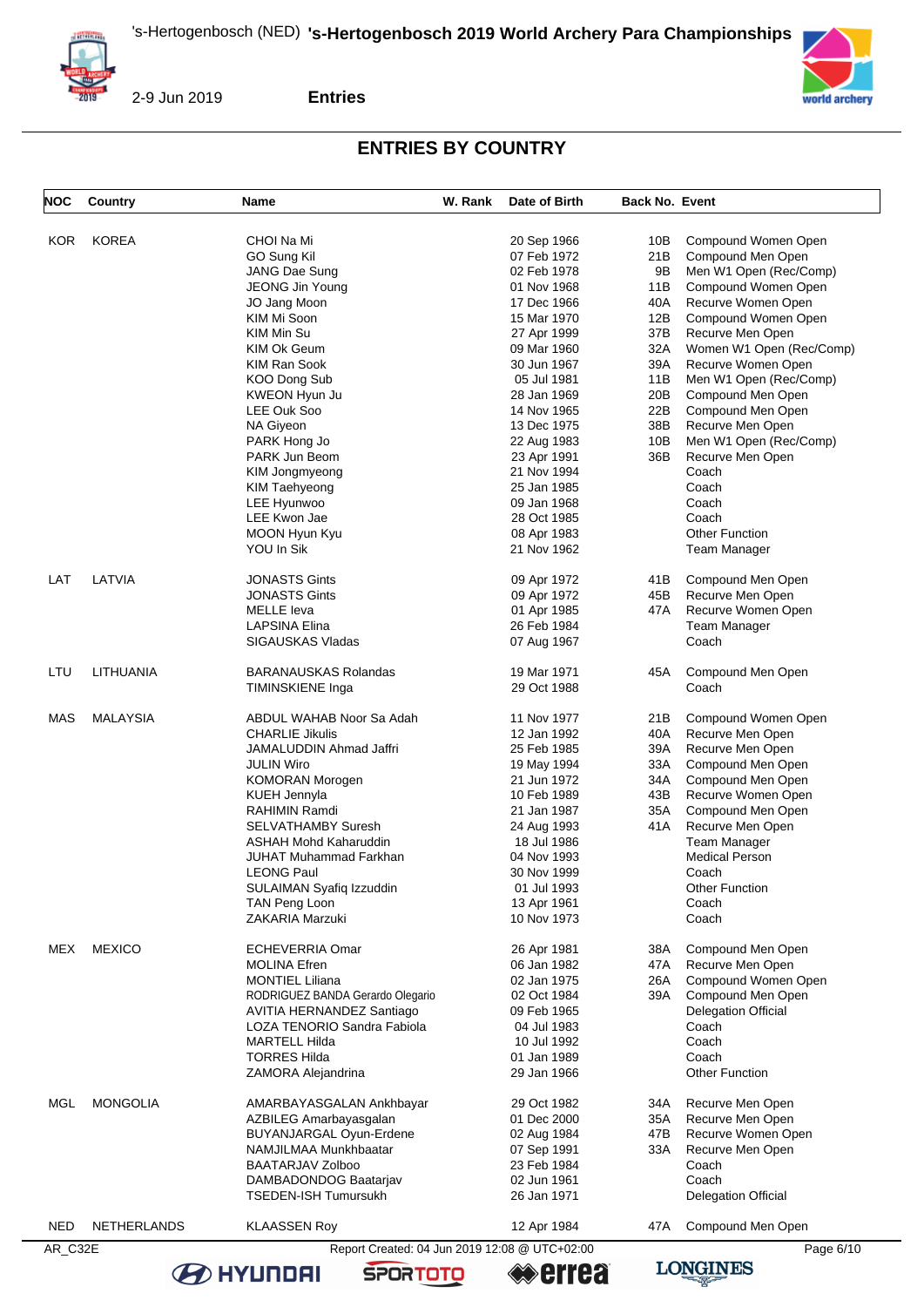



2-9 Jun 2019

**Entries**

## **ENTRIES BY COUNTRY**

| <b>NOC</b> | Country             | Name                                 | W. Rank | Date of Birth | Back No. Event |                            |
|------------|---------------------|--------------------------------------|---------|---------------|----------------|----------------------------|
|            |                     | <b>ELZINGA Pier</b>                  |         | 08 Aug 1955   |                | Team Manager               |
| <b>NOR</b> | <b>NORWAY</b>       | <b>LONDAL Anette</b>                 |         | 24 Jan 1994   | 5A             | Visually Impaired 2/3      |
|            |                     | <b>BOE Morten</b>                    |         | 07 Dec 1971   |                | <b>Team Manager</b>        |
|            |                     | <b>REFSETH George</b>                |         | 31 Oct 1964   |                | Coach                      |
| <b>POL</b> | <b>POLAND</b>       | <b>BARTUZI Dorota</b>                |         | 04 Dec 1976   | 23A            | Compound Women Open        |
|            |                     | <b>CHMIELEWSKI Marcin</b>            |         | 09 Jul 1981   | 29B            | Recurve Men Open           |
|            |                     | DALESZYNSKI Pawel                    |         | 04 Mar 1959   | 28B            | Recurve Men Open           |
|            |                     | <b>DUDKA Adam</b>                    |         | 16 Jun 1981   | 33B            | Compound Men Open          |
|            |                     | KORNATOWSKI Krzysztof                |         | 08 Dec 1969   | 32B            | Compound Men Open          |
|            |                     | OLSZEWSKA Milena                     |         | 21 May 1984   | 43A            | Recurve Women Open         |
|            |                     | PIOTROWSKI Wojciech                  |         | 14 Nov 1980   | 34B            | Compound Men Open          |
|            |                     | <b>SAWICKI Piotr</b>                 |         | 25 Apr 1974   | 27B            | Recurve Men Open           |
|            |                     | <b>OLEJNIK Ryszard</b>               |         | 10 Apr 1948   |                | Coach                      |
|            |                     | OLSZEWSKI Marek                      |         | 11 Jan 1949   |                | Coach                      |
|            |                     | PACURA Ryszard                       |         | 05 Mar 1963   |                | Team Manager               |
|            |                     |                                      |         |               |                |                            |
| <b>PUR</b> | PUERTO RICO         | <b>MARTINEZ MEDINA Ramon Antonio</b> |         | 12 Nov 1965   | 46A            | Recurve Men Open           |
|            |                     | <b>MARIN PEREZ Jose</b>              |         | 18 Mar 1977   |                | Coach                      |
| ROU        | <b>ROMANIA</b>      | <b>BUTOI Ionut Claudiu</b>           |         | 28 Aug 1978   | 37A            | Compound Men Open          |
|            |                     | PEGULESCU Augustin                   |         | 29 May 1967   | 36A            | Compound Men Open          |
|            |                     | RAICU Bogdan                         |         | 21 Apr 1971   | 22A            | Men W1 Open (Rec/Comp)     |
|            |                     | <b>ROBU Aurel</b>                    |         | 25 Aug 1959   |                | <b>Team Manager</b>        |
|            |                     |                                      |         |               |                |                            |
| <b>RSA</b> | <b>SOUTH AFRICA</b> | <b>ABRAMS Justin</b>                 |         | 02 Jun 1981   | 40A            | Compound Men Open          |
|            |                     | <b>ANDERSON Shaun</b>                |         | 30 Jan 1973   | 21B            | Men W1 Open (Rec/Comp)     |
|            |                     | <b>COATES-PALGRAVE Philip</b>        |         | 15 Sep 1970   | 41 A           | Compound Men Open          |
|            |                     | <b>MILLER Adrian</b>                 |         | 21 Sep 1970   | 44B            | Recurve Men Open           |
|            |                     | <b>MANNING Barbara</b>               |         | 05 Nov 1950   |                | Team Manager               |
|            |                     | <b>VAN KRADENBURG Frans</b>          |         | 19 Nov 1973   |                | <b>Delegation Official</b> |
|            |                     | VAN ZYL Sanet                        |         | 24 Apr 1983   |                | <b>Medical Person</b>      |
| RUS        | <b>RUSSIA</b>       | ANDRIEVSKAIA Tatiana                 |         | 15 Aug 1978   | 7A             | Compound Women Open        |
|            |                     | ARTAKHINOVA Stepanida                |         | 13 Sep 1989   | 9A             | Compound Women Open        |
|            |                     | <b>BARANTSEVA Svetlana</b>           |         | 02 Jul 1977   | 38A            | Recurve Women Open         |
|            |                     | <b>DONSKOI Konstantin</b>            |         | 19 Apr 1972   | 14A            | Men W1 Open (Rec/Comp)     |
|            |                     | DOROFEEV Alexander                   |         | 19 Oct 1983   | 12A            | Men W1 Open (Rec/Comp)     |
|            |                     | DZHIOEVA Anastasia                   |         | 16 Sep 1983   | 8A             | Compound Women Open        |
|            |                     | <b>GLAZKOV Viktor</b>                |         | 11 Jan 1967   | 30A            | Compound Men Open          |
|            |                     | KOZLOV Ivan                          |         | 15 Jan 1986   | 32A            | Compound Men Open          |
|            |                     | KRUTOVA Elena                        |         | 19 May 1980   | 28A            | Women W1 Open (Rec/Comp)   |
|            |                     | LEONOV Aleksei                       |         | 25 Mar 1987   | 13A            | Men W1 Open (Rec/Comp)     |
|            |                     | MIRZAALIEVA Buriyat                  |         | 01 Jan 1983   | 37A            | Recurve Women Open         |
|            |                     | OCHUR Ruslan                         |         | 24 Jun 1989   | 32A            | Recurve Men Open           |
|            |                     | SHIGAEV Bair                         |         | 16 Dec 1982   | 31 A           | Compound Men Open          |
|            |                     | SIDORENKO Margarita                  |         | 17 Jan 1988   | 36A            | Recurve Women Open         |
|            |                     | <b>TSYDENDORZHIEV Bato</b>           |         | 20 Feb 1994   | 30A            | Recurve Men Open           |
|            |                     | <b>USTINOVA Elizaveta</b>            |         | 21 Oct 1986   | 29A            | Women W1 Open (Rec/Comp)   |
|            |                     | ZIAPAEV Anton                        |         | 24 Oct 1976   | 31 A           | Recurve Men Open           |
|            |                     | <b>ANDREEV Vitalii</b>               |         | 06 Dec 1963   |                | Coach                      |
|            |                     | <b>BALAMUTOV Aleksandr</b>           |         | 15 Mar 1987   |                | Coach                      |
|            |                     | <b>IKSMAN Andrei</b>                 |         | 02 Jan 1957   |                | Coach                      |
|            |                     | <b>KAYBELEV Marat</b>                |         | 13 Jun 1951   |                | Coach                      |
|            |                     | <b>LEONOVA Elena</b>                 |         | 28 Jul 1967   |                | <b>Other Function</b>      |
|            |                     | SANDANOV Balta                       |         | 17 Jun 1961   |                | Coach                      |
|            |                     | <b>SAPUNOV Viktor</b>                |         | 20 Sep 1956   |                | <b>Delegation Official</b> |
|            |                     | <b>TCYRENZHAPOV Tcydenbal</b>        |         | 01 Mar 1957   |                | Coach                      |
|            |                     | <b>TSYDENOV Zorigto</b>              |         | 23 Jun 1969   |                | Coach                      |
|            |                     | <b>TSYRENOV Bair</b>                 |         | 19 Feb 1966   |                | Coach                      |
|            |                     | USTINOVA Nina                        |         | 28 Jul 1968   |                | <b>Other Function</b>      |
|            |                     | ZHELEZNOV Mikhail                    |         | 10 May 1967   |                | <b>Medical Person</b>      |

**B** HYUNDAI

**SPORTOTO** 

**errea** 

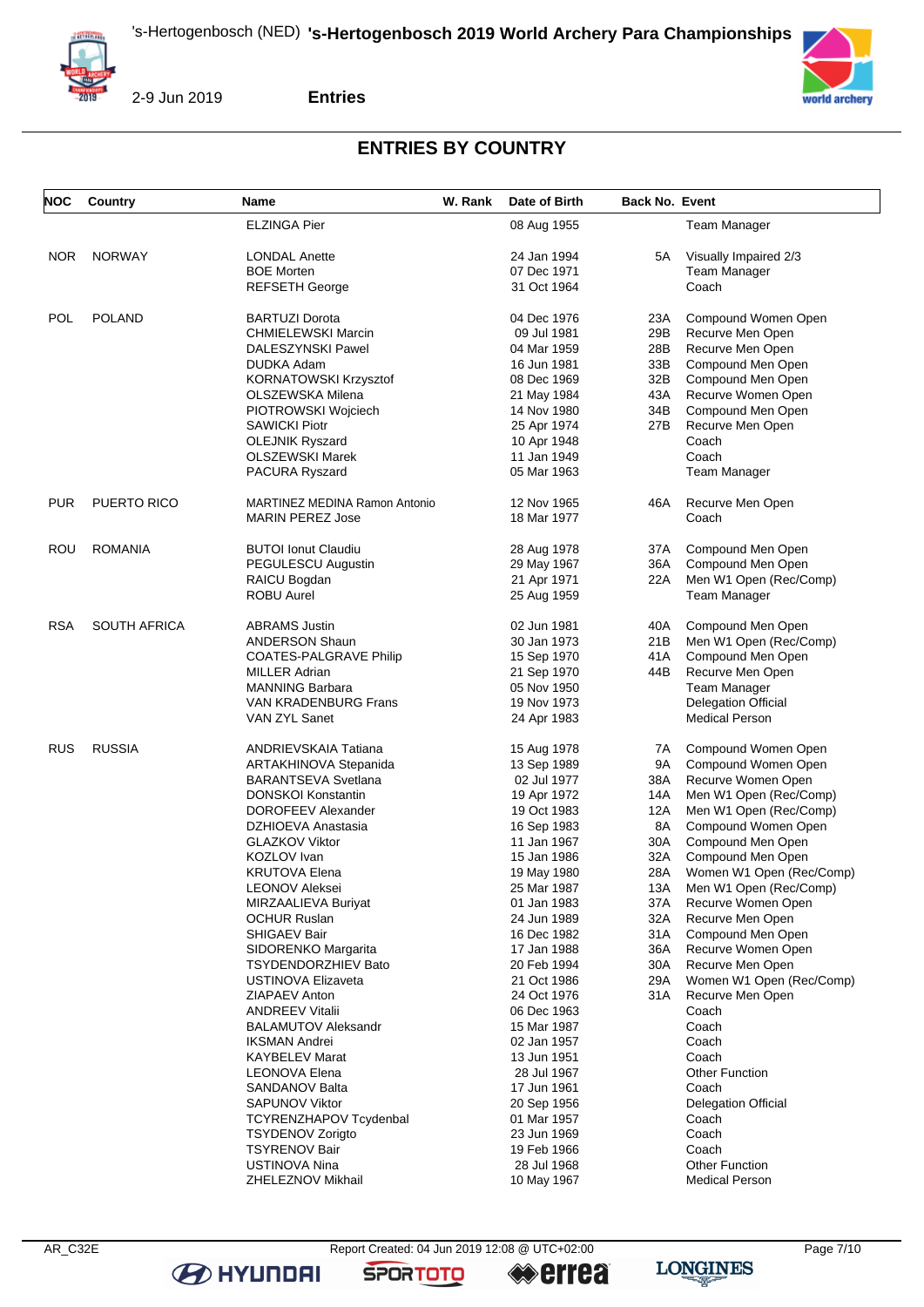



**Entries**

# **ENTRIES BY COUNTRY**

| NOC        | <b>Country</b>        | <b>Name</b>                               | W. Rank | Date of Birth              | <b>Back No. Event</b> |                                        |
|------------|-----------------------|-------------------------------------------|---------|----------------------------|-----------------------|----------------------------------------|
| SGP        | <b>SINGAPORE</b>      |                                           |         |                            |                       | Compound Women Open                    |
|            |                       | ALIM Nur Syahidah<br>CHUA Joshua          |         | 12 Aug 1985<br>25 Oct 1985 | 24A                   | <b>Delegation Official</b>             |
|            |                       | <b>ENG Charlotte</b>                      |         | 14 Aug 1986                |                       | <b>Other Function</b>                  |
|            |                       | PANG Qing Liang                           |         | 27 May 1991                |                       | Team Manager                           |
|            |                       |                                           |         |                            |                       |                                        |
| <b>SLO</b> | <b>SLOVENIA</b>       | <b>FABCIC Dejan</b>                       |         | 16 Sep 1977                | 46B                   | Recurve Men Open                       |
|            |                       | <b>BOZIC Brina</b>                        |         | 22 May 1992                |                       | Coach                                  |
|            |                       |                                           |         |                            |                       |                                        |
| <b>SRI</b> | <b>SRI LANKA</b>      | SAMPATH BANDARA Megahamulea Gadara        |         | 24 Jul 1989                | 44A                   | Recurve Men Open                       |
|            |                       | SERASINGHEGE Bandula                      |         | 16 Mar 1974                |                       | <b>Team Manager</b>                    |
| SUI        | <b>SWITZERLAND</b>    | <b>IMBODEN Martin</b>                     |         | 12 Dec 1963                | 40B                   | Compound Men Open                      |
|            |                       | CASTELLETTI Carlo                         |         | 15 Nov 1963                |                       | Team Manager                           |
|            |                       |                                           |         |                            |                       |                                        |
| <b>SVK</b> | <b>SLOVAKIA</b>       | <b>IVAN David</b>                         |         | 26 Jan 2000                | 47B                   | Recurve Men Open                       |
|            |                       | <b>KINIK Peter</b>                        |         | 21 May 1986                | 13A                   | Compound Men Open                      |
|            |                       | <b>MARECAK Marian</b>                     |         | 28 Jun 1972                | 12A                   | Compound Men Open                      |
|            |                       | PASHCHENKOVA Diana                        |         | 14 Jun 1998                | 24B                   | Compound Women Open                    |
|            |                       | <b>PAVLIK Marcel</b>                      |         | 29 Sep 1975                | 14A                   | Compound Men Open                      |
|            |                       | <b>KURACKA Peter</b>                      |         | 13 Jul 1978                |                       | Coach                                  |
|            |                       | <b>MAJERCAK Vladimir</b>                  |         | 09 Mar 1950                |                       | Coach                                  |
|            |                       | <b>SCHINDLER Vlastimil</b>                |         | 28 Jul 1979                |                       | Coach                                  |
|            |                       | SILONOVA Ingrid                           |         | 10 Jun 1975                |                       | Team Manager                           |
|            |                       | <b>VALO Jaroslav</b>                      |         | 10 Oct 1971                |                       | Coach                                  |
| SWE        | <b>SWEDEN</b>         | <b>CLAESSON Pierre</b>                    |         | 24 Jan 1967                | 45B                   | Compound Men Open                      |
|            |                       | REPPE Zandra                              |         | 23 Dec 1973                | 22B                   | Compound Women Open                    |
|            |                       | <b>GINGBORN Petra</b>                     |         | 20 Apr 1970                |                       | Coach                                  |
|            |                       | SAVILUOTO Leena-Kaarina                   |         | 19 Oct 1964                |                       | Team Manager                           |
|            |                       |                                           |         |                            |                       |                                        |
| THA        | <b>THAILAND</b>       | AUNGAPHINAN Anon                          |         | 25 Oct 1988                | 35B                   | Compound Men Open                      |
|            |                       | <b>CHAILINFAH Methasin</b>                |         | 20 Sep 1974                | 37B                   | Compound Men Open                      |
|            |                       | <b>CHAIPOON Boonyarit</b>                 |         | 03 Nov 1983                | 20A                   | Recurve Men Open                       |
|            |                       | <b>HOMJANTHUEK Praphaporn</b>             |         | 28 Dec 1985                | 25B                   | Compound Women Open                    |
|            |                       | <b>INKAEW Sakon</b><br>KHUTHAWISAP Wasana |         | 16 Dec 1976                | 19A<br>46A            | Recurve Men Open<br>Recurve Women Open |
|            |                       | NETSIRI Hanreuchai                        |         | 25 May 1976<br>03 Nov 1979 | 18A                   | Recurve Men Open                       |
|            |                       | SINGPIROM Comsan                          |         | 17 Nov 1986                | 36B                   | Compound Men Open                      |
|            |                       | KAENTHONGLANG Jitti                       |         | 16 Apr 1970                |                       | Coach                                  |
|            |                       | MOOKDA-ON Prayad                          |         | 22 Jun 1964                |                       | Coach                                  |
|            |                       | NIRAMITRANON Udomlak                      |         | 25 Aug 1963                |                       | Team Manager                           |
|            |                       | TALABKAEW Pipat                           |         | 10 Feb 1972                |                       | Coach                                  |
|            |                       | TINRASRI Wachiranarong                    |         | 24 Jan 1993                |                       | Coach                                  |
|            |                       |                                           |         |                            |                       |                                        |
| <b>TPE</b> | <b>CHINESE TAIPEI</b> | CHIH-CHIANG Chang                         |         | 19 Nov 1974                | 44A                   | Compound Men Open                      |
|            |                       | LEE Yun-Hsien                             |         | 24 Nov 1960                | 42B                   | Recurve Women Open                     |
|            |                       | <b>TSENG Lung-Hui</b>                     |         | 10 Apr 1959                | 43A                   | Recurve Men Open                       |
|            |                       | <b>WANG Hsin Lan</b>                      |         | 26 Feb 1962                | 19B                   | Compound Women Open                    |
|            |                       | CHIA-TZU Li                               |         | 07 Apr 1977                |                       | Coach                                  |
|            |                       | LIU Pi-Yu                                 |         | 30 Jan 1969                |                       | <b>Team Manager</b>                    |
|            |                       | <b>YU Shu-Ping</b>                        |         | 26 Dec 1964                |                       | Coach                                  |

**B** HYUNDAI

**SPORTOTO** 

**errea** 

world archery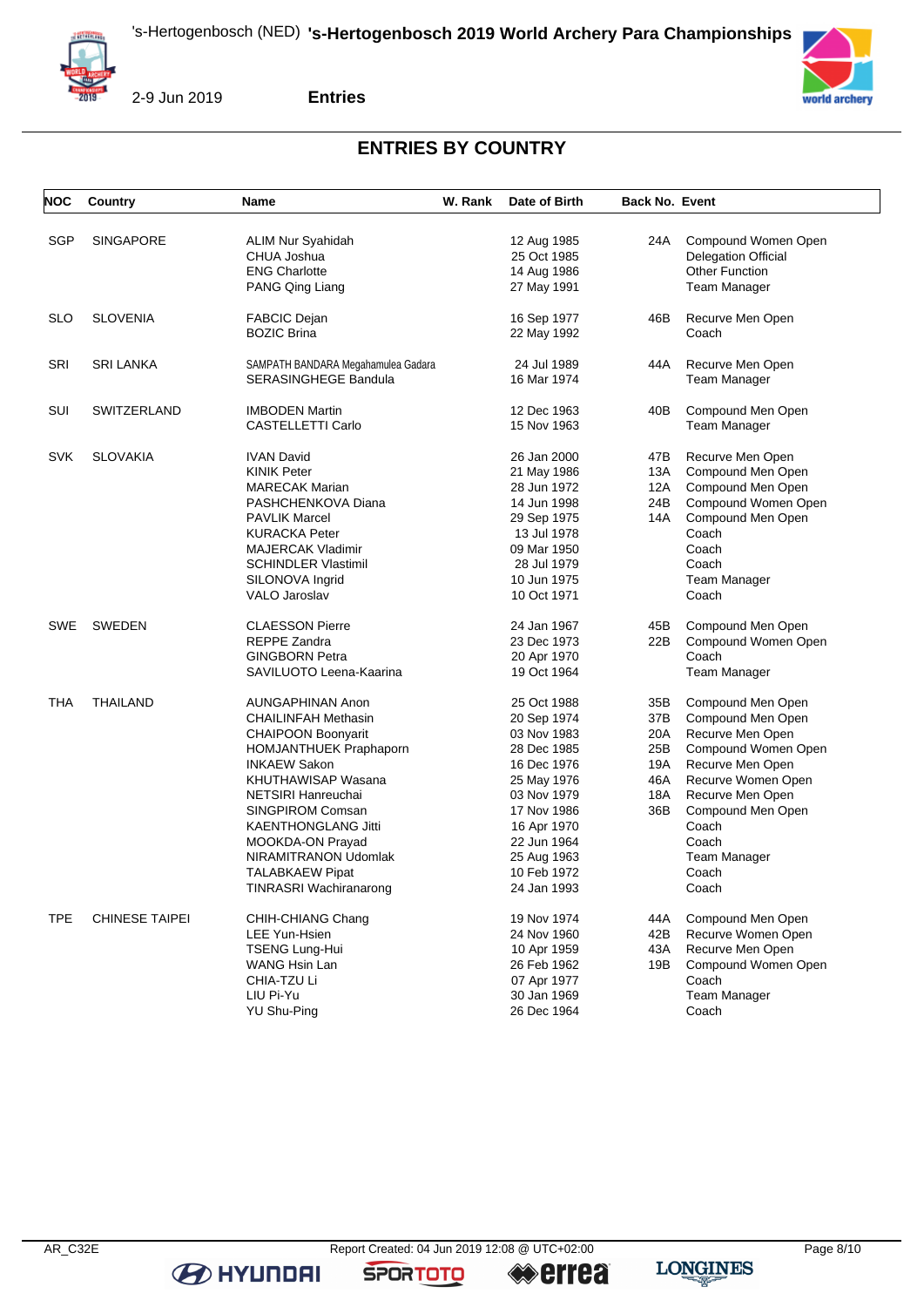



2-9 Jun 2019

**Entries**

# **ENTRIES BY COUNTRY**

| <b>NOC</b> | <b>Country</b> | Name                                     | W. Rank | Date of Birth              | <b>Back No. Event</b> |                                              |
|------------|----------------|------------------------------------------|---------|----------------------------|-----------------------|----------------------------------------------|
| <b>TUR</b> | <b>TURKEY</b>  | <b>AKSOY Vedat</b>                       |         | 20 Mar 1988                | 23A                   | Recurve Men Open                             |
|            |                | <b>AYDIN Yi?it Caner</b>                 |         | 23 Aug 1992                | 13B                   | Men W1 Open (Rec/Comp)                       |
|            |                | AYGAN Erdogan                            |         | 11 Jan 1979                | 25A                   | Compound Men Open                            |
|            |                | CÜRE Öznur                               |         | 01 Oct 1997                | 17B                   | Compound Women Open                          |
|            |                | <b>EROGLU Merve Nur</b>                  |         | 25 Mar 1993                | 35B                   | Recurve Women Open                           |
|            |                | <b>HEKIMO?LU Bahattin</b>                |         | 11 Sep 1989                | 14B                   | Men W1 Open (Rec/Comp)                       |
|            |                | <b>KORKMAZ Bulent</b>                    |         | 05 Mar 1975                | 26A                   | Compound Men Open                            |
|            |                | <b>OZBEY TORUN Zehra</b>                 |         | 07 Sep 1982                | 34B                   | Recurve Women Open                           |
|            |                | OZEN Ozgur                               |         | 29 Apr 1976                | 21A                   | Recurve Men Open                             |
|            |                | <b>SAVAS Sadik</b>                       |         |                            | 22A                   |                                              |
|            |                |                                          |         | 16 Aug 1987<br>18 Jan 1994 | 33B                   | Recurve Men Open                             |
|            |                | <b>SENGUL Yagmur</b>                     |         |                            |                       | Recurve Women Open                           |
|            |                | <b>TURAN Murat</b><br><b>YENIER Naci</b> |         | 24 Apr 1975<br>10 Feb 1965 | 24A<br>12B            | Compound Men Open                            |
|            |                |                                          |         |                            |                       | Men W1 Open (Rec/Comp)                       |
|            |                | YORULMAZ Sevgi                           |         | 20 Apr 1982                | 18B                   | Compound Women Open<br><b>Medical Person</b> |
|            |                | <b>DEMIREL Aynur</b>                     |         | 02 Mar 1985                |                       |                                              |
|            |                | EDIZ Ozcan                               |         | 27 Jul 1974                |                       | <b>Team Manager</b>                          |
|            |                | <b>EROGLU Emine</b>                      |         | 01 Dec 1972                |                       | <b>Other Function</b>                        |
|            |                | <b>ESEN Ebru</b>                         |         | 11 Dec 1977                |                       | Coach                                        |
|            |                | <b>HANCI Hasan Basri</b>                 |         | 01 Aug 1987                |                       | Coach                                        |
|            |                | <b>ODABA?</b> Sinan                      |         | 07 Jan 1994                |                       | <b>Other Function</b>                        |
|            |                | ÖNCÜ Aydilek                             |         | 01 Jan 1966                |                       | <b>Other Function</b>                        |
|            |                | <b>SARICA Sebiha</b>                     |         | 20 Jan 1981                |                       | <b>Delegation Official</b>                   |
|            |                | <b>TOKER Alaett?n</b>                    |         | 04 Apr 1954                |                       | <b>Delegation Official</b>                   |
| <b>UKR</b> | <b>UKRAINE</b> | <b>ATAMANENKO Serhiy</b>                 |         | 21 Oct 1979                | 26B                   | Compound Men Open                            |
|            |                | DZIADYK Ivan                             |         | 26 Oct 1986                | 27B                   | Compound Men Open                            |
|            |                | DZOBA-BALYAN Roksolana                   |         | 03 Oct 1982                | 40B                   | Recurve Women Open                           |
|            |                | <b>HALYSHYCH Mykola</b>                  |         | 09 Dec 1977                | 23B                   | Recurve Men Open                             |
|            |                | <b>MALYKH Nataliya</b>                   |         | 22 Sep 1981                | 22A                   | Compound Women Open                          |
|            |                | <b>NAZAR Pavlo</b>                       |         | 20 May 1972                | 28B                   | Compound Men Open                            |
|            |                | SHATKOVSKA Svitlana                      |         | 12 Apr 1977                | 41B                   | Recurve Women Open                           |
|            |                | <b>SHYMCHAK Serhii</b>                   |         | 05 Mar 1978                | 22B                   | Recurve Men Open                             |
|            |                | <b>TSYMBALIUK Ruslan</b>                 |         | 21 Feb 1990                | 21B                   | Recurve Men Open                             |
|            |                | <b>AVDYENTOV Oleh</b>                    |         | 21 Apr 1960                |                       | Coach                                        |
|            |                | <b>HLUSHKO Artur</b>                     |         | 03 Oct 1988                |                       | Team Manager                                 |
|            |                | <b>KHAVTURA Valentyn</b>                 |         | 09 Jun 1984                |                       | Coach                                        |
|            |                | LVOVSKYY Dmytro                          |         | 27 Apr 1972                |                       | Coach                                        |

**B** HYUNDAI

**SPORTOTO**